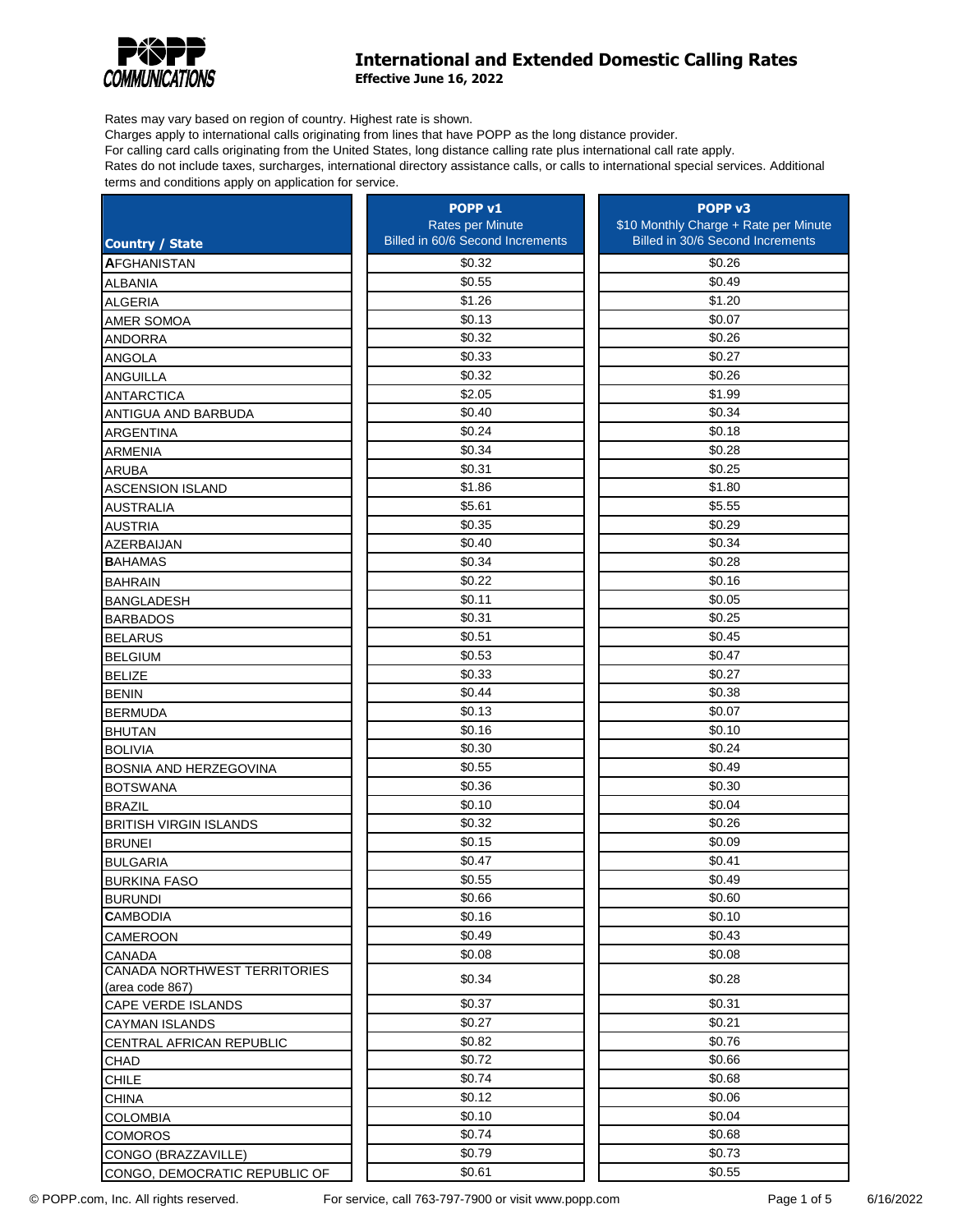|                           | POPP <sub>v1</sub>               | POPP <sub>v3</sub>                    |
|---------------------------|----------------------------------|---------------------------------------|
|                           | Rates per Minute                 | \$10 Monthly Charge + Rate per Minute |
| <b>Country / State</b>    | Billed in 60/6 Second Increments | Billed in 30/6 Second Increments      |
| <b>COOK ISLANDS</b>       | \$1.21                           | \$1.15                                |
| <b>COSTA RICA</b>         | \$0.18                           | \$0.12                                |
| <b>COTE D'IVOIRE</b>      | \$0.48                           | \$0.42                                |
| CROATIA (HRVATSKA)        | \$0.54                           | \$0.48                                |
| <b>CUBA</b>               | \$0.91                           | \$0.85                                |
| <b>CYPRUS</b>             | \$0.22                           | \$0.16                                |
| <b>CZECH REPUBLIC</b>     | \$0.18                           | \$0.12                                |
| <b>DENMARK</b>            | \$0.46                           | \$0.40                                |
| <b>DIEGO GARCIA</b>       | \$2.70                           | \$2.64                                |
| <b>DJIBOUTI</b>           | \$0.44                           | \$0.38                                |
| <b>DOMINICA</b>           | \$0.30                           | \$0.24                                |
| <b>DOMINICAN REPUBLIC</b> | \$0.21                           | \$0.15                                |
| <b>EAST TIMOR</b>         | \$0.35                           | \$0.29                                |
| <b>ECUADOR</b>            | \$0.32                           | \$0.26                                |
| <b>EGYPT</b>              | \$0.24                           | \$0.18                                |
| <b>EL SALVADOR</b>        | \$0.24                           | \$0.18                                |
| <b>EQUATORIAL GUINEA</b>  | \$0.57                           | \$0.51                                |
| <b>ERITREA</b>            | \$0.33                           | \$0.27                                |
| <b>ESTONIA</b>            | \$0.60                           | \$0.54                                |
| <b>ETHIOPIA</b>           | \$0.34                           | \$0.28                                |
| <b>FALKLAND ISLANDS</b>   | \$1.87                           | \$1.81                                |
| <b>FAROE ISLANDS</b>      | \$0.12                           | \$0.06                                |
| <b>FIJI</b>               | \$0.38                           | \$0.32                                |
| <b>FINLAND</b>            | \$0.49                           | \$0.43                                |
| <b>FRANCE</b>             | \$0.49                           | \$0.43                                |
| <b>FRENCH ANTILLES</b>    | \$0.37                           | \$0.31                                |
| <b>FRENCH GUIANA</b>      | \$0.23                           | \$0.17                                |
| <b>FRENCH POLYNESIA</b>   | \$0.39                           | \$0.33                                |
| <b>GABON</b>              | \$0.60                           | \$0.54                                |
| <b>GAMBIA</b>             | \$0.55                           | \$0.49                                |
| <b>GEORGIA</b>            | \$0.40                           | \$0.34                                |
| <b>GERMANY</b>            | \$0.43                           | \$0.37                                |
| <b>GHANA</b>              | \$0.43                           | \$0.37                                |
| <b>GIBRALTAR</b>          | \$0.24                           | \$0.18                                |
| GREECE                    | \$0.17                           | \$0.11                                |
| GREENLAND                 | \$0.14                           | \$0.08                                |
| <b>GRENADA</b>            | \$0.32                           | \$0.26                                |
| <b>GUADELOUPE</b>         | \$0.38                           | \$0.32                                |
| <b>GUAM</b>               | \$0.11                           | \$0.05                                |
| <b>GUATEMALA</b>          | \$0.27                           | \$0.21                                |
| <b>GUINEA</b>             | \$0.58                           | \$0.52                                |
| GUINEA - BISSAU           | \$0.90                           | \$0.84                                |
| <b>GUYANA</b>             | \$0.35                           | \$0.29                                |
| <b>HAITI</b>              | \$0.40                           | \$0.34                                |
| <b>HONDURAS</b>           | \$0.28                           | \$0.22                                |
| <b>HONG KONG</b>          | \$0.14                           | \$0.08                                |
| <b>HUNGARY</b>            | \$0.17                           | \$0.11                                |
| <b>ICELAND</b>            | \$0.11                           | \$0.05                                |
| <b>INDIA</b>              | \$0.11                           | \$0.05                                |
| <b>INDONESIA</b>          | \$0.14                           | \$0.08                                |
| <b>IRAN</b>               | \$0.27                           | \$0.21                                |
| <b>IRAQ</b>               | \$0.31                           | \$0.25                                |
| <b>IRELAND</b>            | \$0.11                           | \$0.05                                |
| IRIDIUM (Global Mobile)   | \$5.69                           | \$5.63                                |
| <b>ISRAEL</b>             | \$0.31                           | \$0.25                                |
| <b>ITALY</b>              | \$0.37                           | \$0.31                                |
| <b>JAMAICA</b>            | \$0.30                           | \$0.24                                |
| <b>JAPAN</b>              | \$0.13                           | \$0.07                                |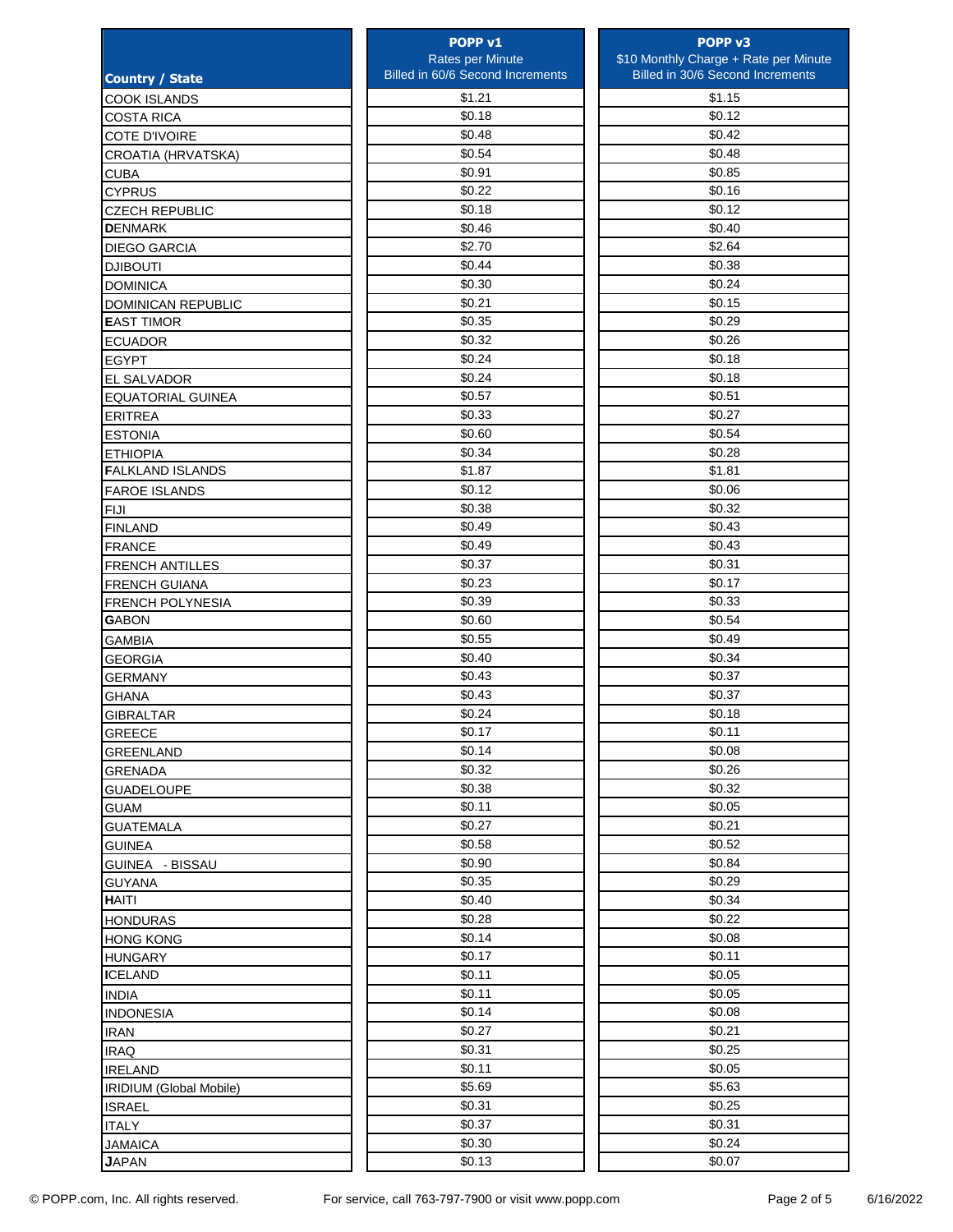|                                       | POPP <sub>v1</sub>               | POPP <sub>v3</sub>                    |
|---------------------------------------|----------------------------------|---------------------------------------|
|                                       | Rates per Minute                 | \$10 Monthly Charge + Rate per Minute |
| <b>Country / State</b>                | Billed in 60/6 Second Increments | Billed in 30/6 Second Increments      |
| <b>JORDAN</b>                         | \$0.28                           | \$0.22                                |
| <b>KAZAKHSTAN</b>                     | \$0.32                           | \$0.26                                |
| <b>KENYA REPUBLIC</b>                 | \$0.35                           | \$0.29                                |
| <b>KIRIBATI</b>                       | \$1.59                           | \$1.53                                |
| KOSOVO                                | \$0.68                           | \$0.62                                |
| <b>KUWAIT</b>                         | \$0.14                           | \$0.08                                |
| KYRGYZSTAN                            | \$0.30                           | \$0.24                                |
| <b>LAOS</b>                           | \$0.18                           | \$0.12                                |
| LATVIA                                | \$0.64                           | \$0.58                                |
| <b>LEBANON</b>                        | \$0.26                           | \$0.20                                |
| <b>LESOTHO</b>                        | \$0.58                           | \$0.52                                |
| <b>LIBERIA</b>                        | \$0.56                           | \$0.50                                |
| <b>LIBYA</b>                          | \$0.40                           | \$0.34                                |
| <b>LIECHTENSTEIN</b>                  | \$0.16                           | \$0.10                                |
| LITHUANIA                             | \$0.62                           | \$0.56                                |
| <b>LUXEMBOURG</b>                     | \$0.38                           | \$0.32                                |
| <b>MACAU</b>                          | \$0.22                           | \$0.16                                |
| <b>MACEDONIA</b>                      | \$0.50                           | \$0.44                                |
| <b>MADAGASCAR</b>                     | \$0.87                           | \$0.81                                |
| <b>MALAWI</b>                         | \$0.59                           | \$0.53                                |
| <b>MALAYSIA</b>                       | \$0.11                           | \$0.05                                |
| <b>MALDIVES</b>                       | \$1.07                           | \$1.01                                |
| <b>MALI REPUBLIC</b>                  | \$0.56                           | \$0.50                                |
| <b>MALTA</b>                          | \$0.60                           | \$0.54                                |
| <b>MARSHALL ISLANDS</b>               | \$0.34                           | \$0.28                                |
|                                       | \$0.97                           | \$0.91                                |
| <b>MAURITANIA</b><br><b>MAURITIUS</b> | \$0.22                           | \$0.16                                |
|                                       | \$1.09                           | \$1.03                                |
| <b>MEXICO</b>                         | \$0.66                           | \$0.60                                |
| <b>MICRONESIA</b>                     | \$0.46                           | \$0.40                                |
| <b>MOLDOVA</b>                        | \$0.62                           | \$0.56                                |
| <b>MONACO</b>                         | \$0.11                           | \$0.05                                |
| <b>MONGOLIA</b>                       | \$0.74                           | \$0.68                                |
| <b>MONTENEGRO</b>                     | \$0.35                           | \$0.29                                |
| <b>MONTSERRAT</b>                     | \$0.74                           | \$0.68                                |
| <b>IMOROCCO</b>                       | \$0.45                           | \$0.39                                |
| MOZAMBIQUE                            | \$0.36                           | \$0.30                                |
| <b>MYANMAR</b>                        |                                  |                                       |
| <b>NAMIBIA</b>                        | \$0.21                           | \$0.15                                |
| NASSAU                                | \$0.34                           | \$0.28                                |
| <b>NAURU</b>                          | \$1.64                           | \$1.58                                |
| <b>NEPAL</b>                          | \$0.26                           | \$0.20                                |
| NETHERLANDS                           | \$0.36                           | \$0.30                                |
| NETHERLANDS ANTILLES                  | \$0.25                           | \$0.19                                |
| <b>NEW CALEDONIA</b>                  | \$0.39                           | \$0.33                                |
| <b>NEW ZEALAND</b>                    | \$0.13                           | \$0.07                                |
| <b>NICARAGUA</b>                      | \$0.34                           | \$0.28                                |
| <b>NIGER</b>                          | \$0.45                           | \$0.39                                |
| <b>NIGERIA</b>                        | \$0.20                           | \$0.14                                |
| <b>NIUE</b>                           | \$1.53                           | \$1.47                                |
| <b>NORTH KOREA</b>                    | \$0.62                           | \$0.56                                |
| <b>NORWAY</b>                         | \$0.15                           | \$0.09                                |
| <b>OMAN</b>                           | \$0.27                           | \$0.21                                |
| <b>PAKISTAN</b>                       | \$0.14                           | \$0.08                                |
| PALAU REPUBLIC                        | \$0.36                           | \$0.30                                |
| PALESTINE                             | \$0.31                           | \$0.25                                |
| <b>PANAMA</b>                         | \$0.22                           | \$0.16                                |
| PAPUA NEW GUINEA                      | \$1.20                           | \$1.14                                |
| PARAGUAY                              | \$0.15                           | \$0.09                                |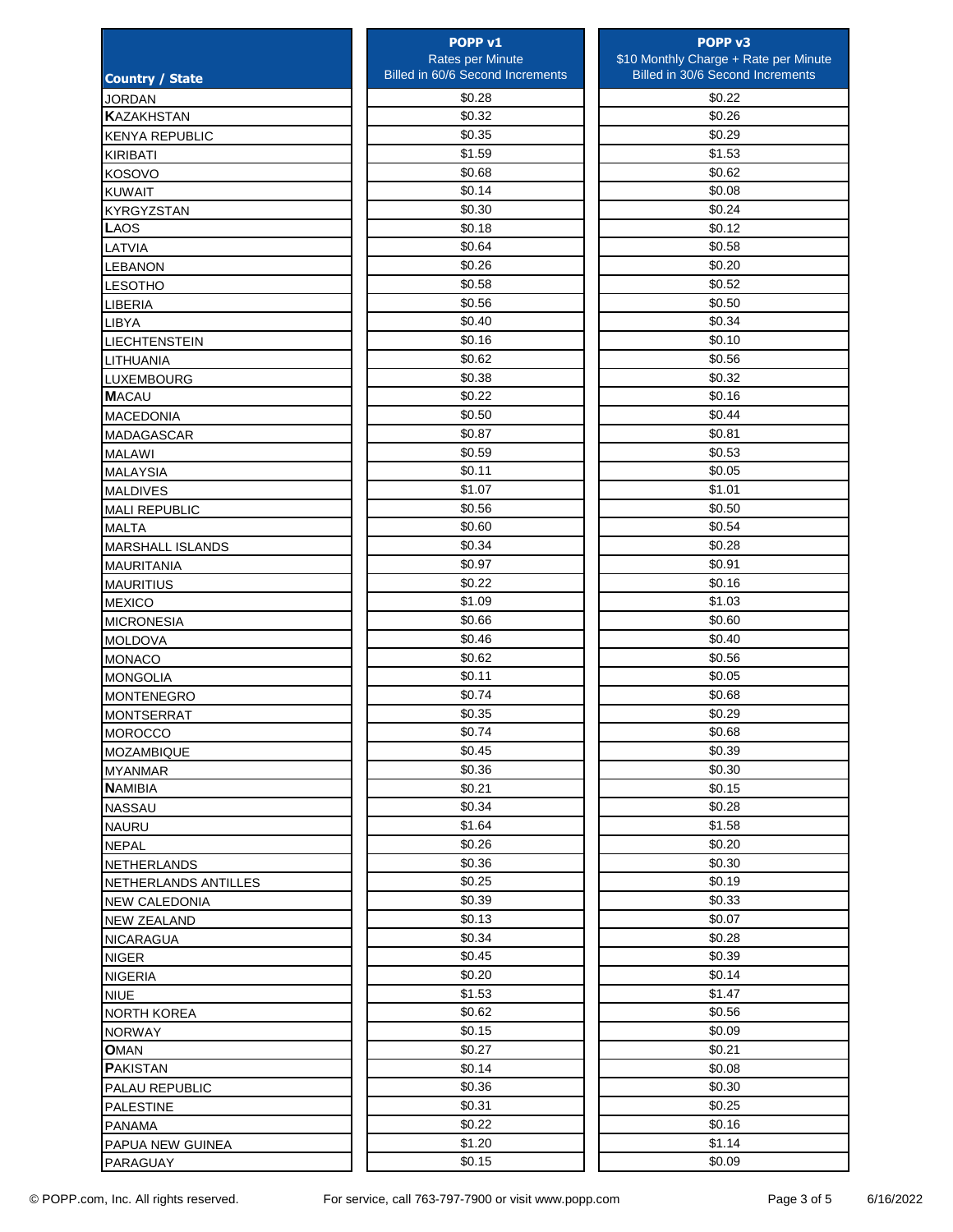|                          | POPP <sub>v1</sub>                      | POPP <sub>v3</sub>                      |
|--------------------------|-----------------------------------------|-----------------------------------------|
|                          | Rates per Minute                        | \$10 Monthly Charge + Rate per Minute   |
| <b>Country / State</b>   | <b>Billed in 60/6 Second Increments</b> | <b>Billed in 30/6 Second Increments</b> |
| PERU                     | \$0.42                                  | \$0.36                                  |
| <b>PHILIPPINES</b>       | \$0.29                                  | \$0.23                                  |
| <b>POLAND</b>            | \$0.23                                  | \$0.17                                  |
| <b>PORTUGAL</b>          | \$0.60                                  | \$0.54                                  |
| <b>QATAR</b>             | \$0.27                                  | \$0.21                                  |
| <b>REUNION ISLAND</b>    | \$0.63                                  | \$0.57                                  |
| <b>ROMANIA</b>           | \$0.10                                  | \$0.04                                  |
| <b>RUSSIA</b>            | \$0.38                                  | \$0.32                                  |
| <b>RWANDA</b>            | \$0.40                                  | \$0.34                                  |
| <b>SAMOA</b>             | \$1.21                                  | \$1.15                                  |
| <b>SAN MARINO</b>        | \$0.30                                  | \$0.24                                  |
| <b>SAO TOME/PRINCIPE</b> | \$1.39                                  | \$1.33                                  |
| SATELLITE NETWORK        | \$19.27                                 | \$19.21                                 |
| SAUDI ARABIA             | \$0.23                                  | \$0.17                                  |
| <b>SENEGAL</b>           | \$0.52                                  | \$0.46                                  |
| <b>SERBIA</b>            | \$0.52                                  | \$0.46                                  |
| <b>SEYCHELLES</b>        | \$0.91                                  | \$0.85                                  |
|                          | \$0.68                                  | \$0.62                                  |
| <b>SIERRA LEONE</b>      | \$0.10                                  | \$0.04                                  |
| SINGAPORE                | \$0.22                                  | \$0.16                                  |
| <b>SLOVAKIA</b>          |                                         |                                         |
| <b>SLOVENIA</b>          | \$0.54                                  | \$0.48                                  |
| <b>SOLOMON ISLANDS</b>   | \$1.26                                  | \$1.20                                  |
| <b>SOMALIA</b>           | \$0.63                                  | \$0.57                                  |
| SOUTH AFRICA             | \$0.31                                  | \$0.25                                  |
| SOUTH KOREA              | \$0.11                                  | \$0.05                                  |
| SOUTH SUDAN              | \$0.61                                  | \$0.55                                  |
| <b>SPAIN</b>             | \$0.58                                  | \$0.52                                  |
| <b>SRI LANKA</b>         | \$0.26                                  | \$0.20                                  |
| ST. HELENA               | \$2.02                                  | \$1.96                                  |
| ST. KITTS/NEVIS          | \$0.30                                  | \$0.24                                  |
| <b>ST. LUCIA</b>         | \$0.31                                  | \$0.25                                  |
| <b>ST. MAARTEN</b>       | \$0.22                                  | \$0.16                                  |
| ST. PIERRE/MIQUELON      | \$0.29                                  | \$0.23                                  |
| ST. VINCENT-GRENADINES   | \$0.32                                  | \$0.26                                  |
| <b>SUDAN</b>             | \$0.27                                  | \$0.21                                  |
| <b>SURINAME</b>          | \$0.40                                  | \$0.34                                  |
| SWAZILAND                | \$0.34                                  | \$0.28                                  |
| <b>SWEDEN</b>            | \$0.45                                  | \$0.39                                  |
| <b>SWITZERLAND</b>       | \$0.59                                  | \$0.53                                  |
| <b>SYRIA</b>             | \$0.32                                  | \$0.26                                  |
| <b>TAIWAN</b>            | \$0.19                                  | \$0.13                                  |
| <b>TAJIKISTAN</b>        | \$0.31                                  | \$0.25                                  |
| <b>TANZANIA</b>          | \$0.43                                  | \$0.37                                  |
| <b>THAILAND</b>          | \$0.16                                  | \$0.10                                  |
| <b>TOGO</b>              | \$0.46                                  | \$0.40                                  |
| <b>TOKELAU</b>           | \$1.34                                  | \$1.28                                  |
| <b>TONGA</b>             | \$1.21                                  | \$1.15                                  |
| TRINIDAD AND TOBAGO      | \$0.26                                  | \$0.20                                  |
| <b>TUNISIA</b>           | \$1.04                                  | \$0.98                                  |
| <b>TURKEY</b>            | \$0.30                                  | \$0.24                                  |
| <b>TURKMENISTAN</b>      | \$0.27                                  | \$0.21                                  |
| <b>TURKS AND CAICOS</b>  | \$0.32                                  | \$0.26                                  |
| <b>TUVALU</b>            | \$1.56                                  | \$1.50                                  |
| <b>U</b> GANDA           | \$0.51                                  | \$0.45                                  |
| <b>UKRAINE</b>           | \$0.37                                  | \$0.31                                  |
| UNITED ARAB EMIRATES     | \$0.26                                  | \$0.20                                  |
| UNITED KINGDOM           | \$0.58                                  | \$0.52                                  |
| UNITED NATIONS           | \$0.10                                  | \$0.04                                  |